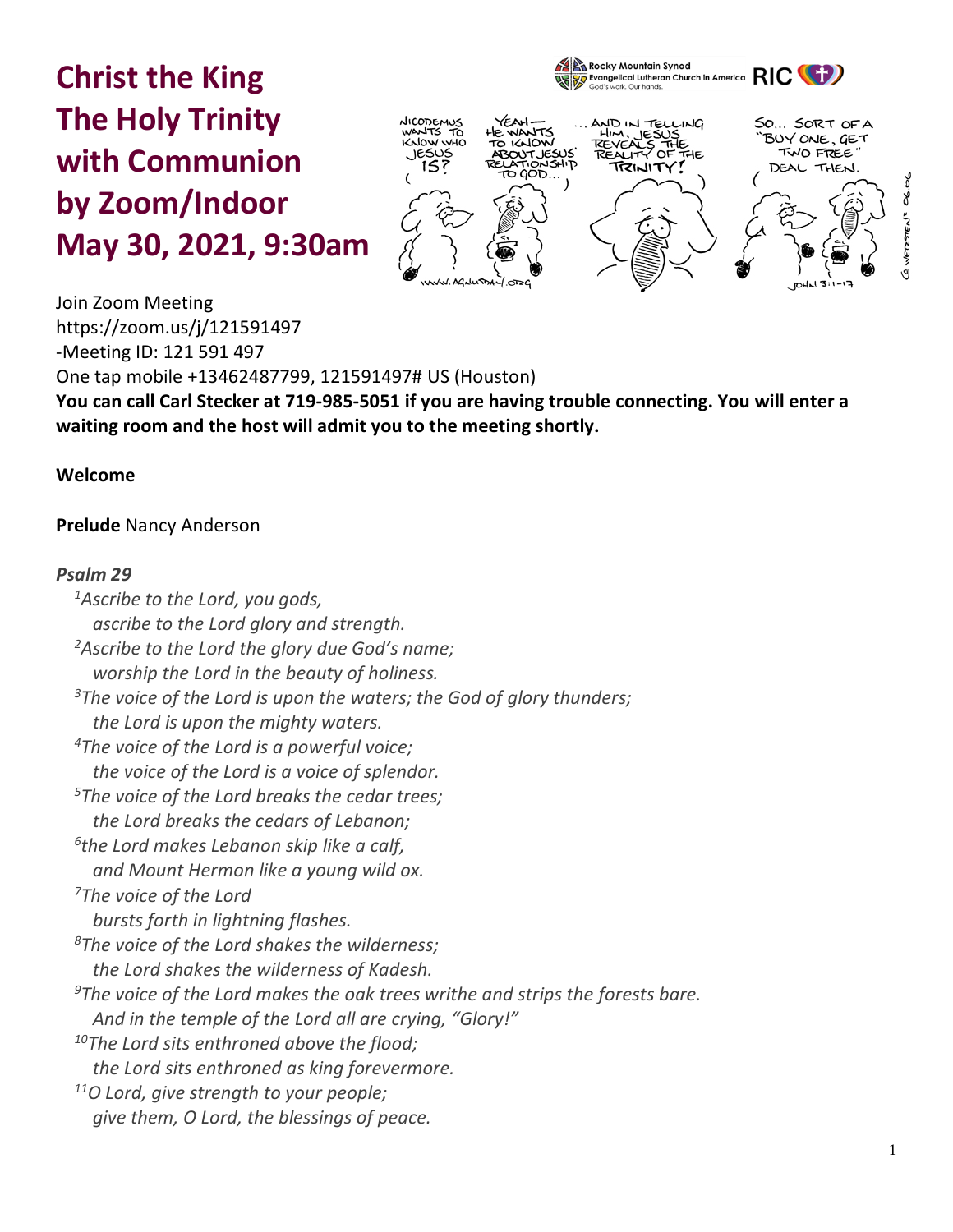## **Confession and Forgiveness**

*All may make the sign of the cross, the sign marked at baptism, as the presiding minister begins.*

Blessed be the holy Trinity,  $\pm$  one God, the God of manna, the God of miracles, the God of mercy. **Amen.** Drawn to Christ and seeking God's abundance, let us confess our sin. *Silence is kept for reflection.* God, our provider, **help us. It is hard to believe there is enough to share. We question your ways when they differ from the ways of the world in which we live. We turn to our own understanding rather than trusting in you. We take offense at your teachings and your ways. Turn us again to you. Where else can we turn? Share with us the words of eternal life and feed us for life in the world. Amen.** Beloved people of God: in Jesus, the manna from heaven, you are fed and nourished. By Jesus, the worker of miracles, there is always more than enough. Through Jesus,  $\pm$  the bread of life, you are shown God's mercy: you are forgiven and loved into abundant life. **Amen.**

## **Greeting**

The grace of our Lord Jesus Christ, the love of God, and the communion of the Holy Spirit be with you all. **And also with you.**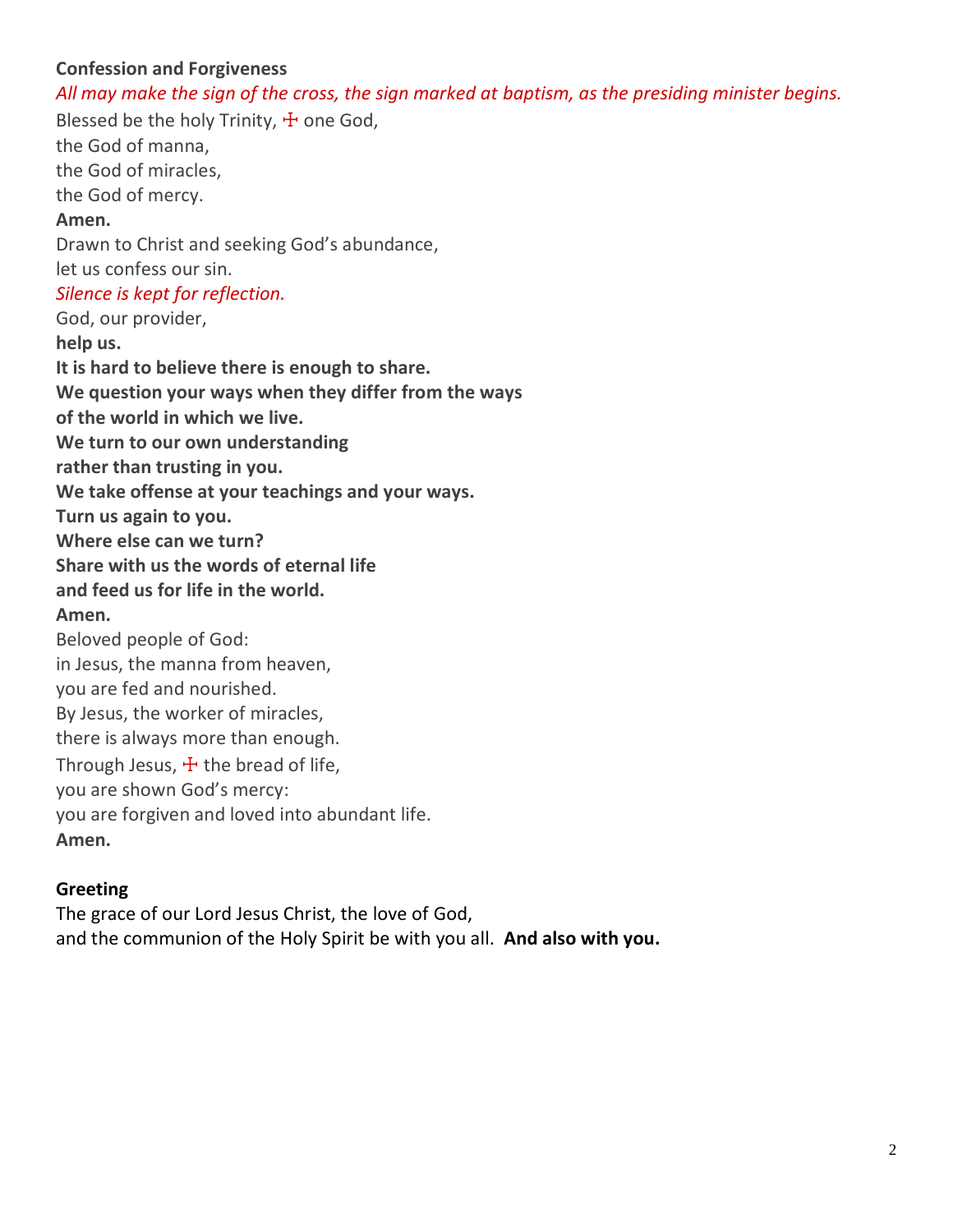

# Music: NICAEA, John B. Dykes, 1823-1876

## **Prayer of the Day**

Almighty Creator and ever-living God: **we worship your glory, eternal Three-in-One, and we praise your power, majestic One-in-Three. Keep us steadfast in this faith, defend us in all adversity, and bring us at last into your presence, where you live in endless joy and love, Father, Son, and Holy Spirit, one God, now and forever. Amen.**

## **Reading: Romans 8:12-17**

*In describing the new life of faith, Paul refers to all three persons of the Trinity: the Spirit leads us to recognize that we are children of God the Father and joint heirs with Christ the Son.*

<sup>12</sup>Brothers and sisters, we are debtors, not to the flesh, to live according to the flesh—<sup>13</sup>for if you live according to the flesh, you will die; but if by the Spirit you put to death the deeds of the body, you will live. <sup>14</sup>For all who are led by the Spirit of God are children of God. <sup>15</sup>For you did not receive a spirit of slavery to fall back into fear, but you have received a spirit of adoption. When we cry, "Abba! Father!"  $16$  it is that very Spirit bearing witness with our spirit that we are children of God,  $17$  and if children, then heirs, heirs of God and joint heirs with Christ—if, in fact, we suffer with him so that we may also be glorified with him.

Word of God. Word of Life. **Thanks be to God.**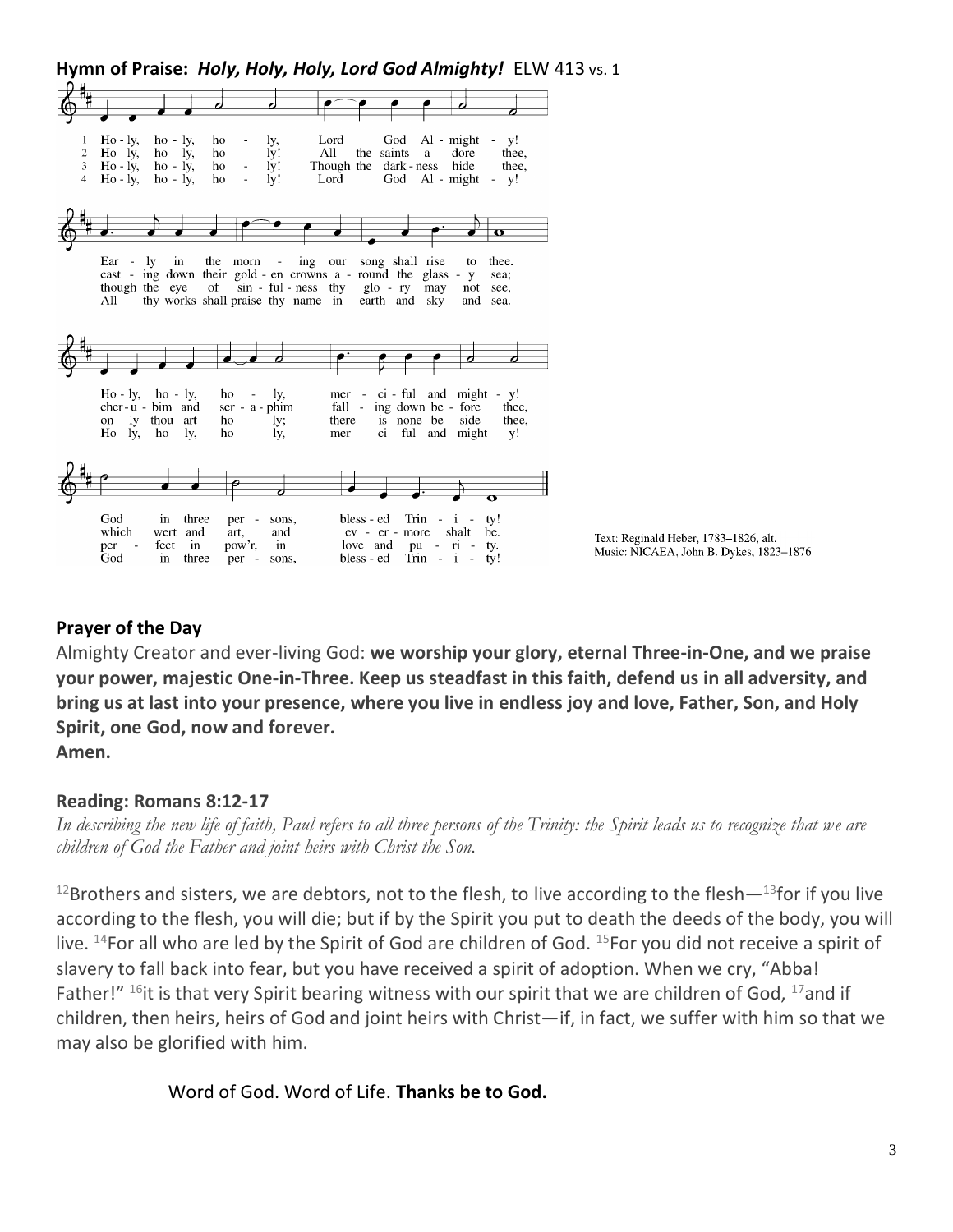

## **Gospel:**

The gospel according to John chapter 3. **Glory to you, O Lord.**

## **Gospel: John 3:1-17**

*Jesus' miracles prompt Nicodemus to visit him in secrecy. Jesus tells him about being born of the Spirit and about the Son who has been sent by God to save.*

 $1$ Now there was a Pharisee named Nicodemus, a leader of the Jews.  $2$ He came to Jesus by night and said to him, "Rabbi, we know that you are a teacher who has come from God; for no one can do these signs that you do apart from the presence of God." <sup>3</sup>Jesus answered him, "Very truly, I tell you, no one can see the kingdom of God without being born from above." <sup>4</sup>Nicodemus said to him, "How can anyone be born after having grown old? Can one enter a second time into the mother's womb and be born?" <sup>5</sup>Jesus answered, "Very truly, I tell you, no one can enter the kingdom of God without being born of water and Spirit. <sup>6</sup>What is born of the flesh is flesh, and what is born of the Spirit is spirit. <sup>7</sup>Do not be astonished that I said to you, 'You must be born from above.' <sup>8</sup>The wind blows where it chooses, and you hear the sound of it, but you do not know where it comes from or where it goes. So it is with everyone who is born of the Spirit."  $9$ Nicodemus said to him, "How can these things be?" <sup>10</sup>Jesus answered him, "Are you a teacher of Israel, and yet you do not understand these things?

 $11^{\prime\prime}$  Very truly, I tell you, we speak of what we know and testify to what we have seen; yet you do not receive our testimony. <sup>12</sup>If I have told you about earthly things and you do not believe, how can you believe if I tell you about heavenly things? <sup>13</sup>No one has ascended into heaven except the one who descended from heaven, the Son of Man. <sup>14</sup>And just as Moses lifted up the serpent in the wilderness, so must the Son of Man be lifted up, <sup>15</sup>that whoever believes in him may have eternal life.

 $16$ "For God so loved the world that he gave his only Son, so that everyone who believes in him may not perish but may have eternal life.

 $17<sup>47</sup>$  Indeed, God did not send the Son into the world to condemn the world, but in order that the world might be saved through him."

The good news of the Lord. **Praise to you, O Christ.**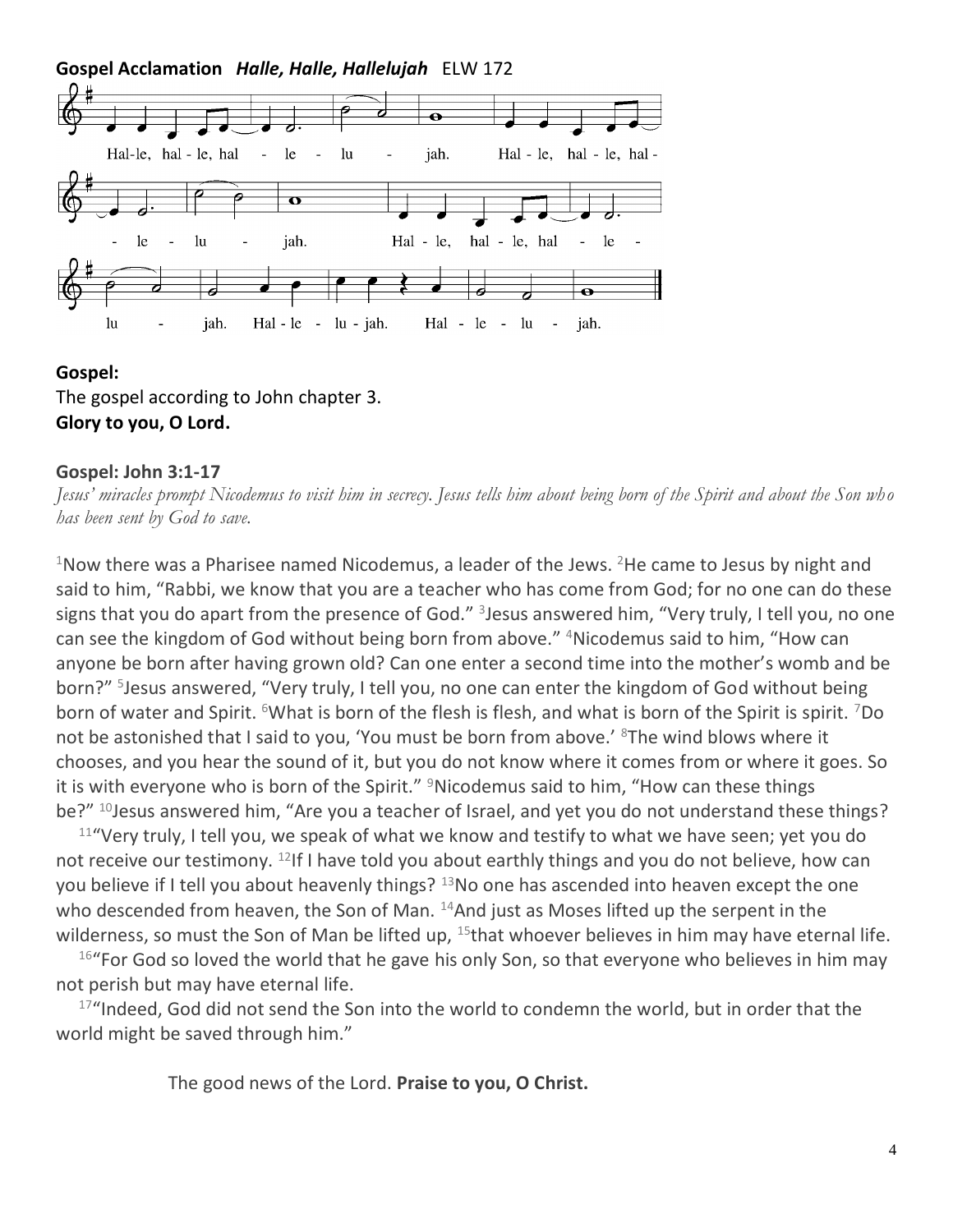#### **Sermon**



Text: Daniel L. Schutte, b. 1946<br>Music: HERE I AM, LORD, Daniel L. Schutte<br>Text and music © 1981 OCP Publications, Inc., 5536 NE Hassalo, Portland, OR 97213.

## **Prayers of Intercession**

Let us come before the triune God in prayer. Lord, in your mercy, **hear our prayer.**

We lift our prayers to you, O God, trusting in your abiding grace. **Amen.**

#### **Peace**

The peace of Christ be with you always. **And also with you.**

## **Offering Message**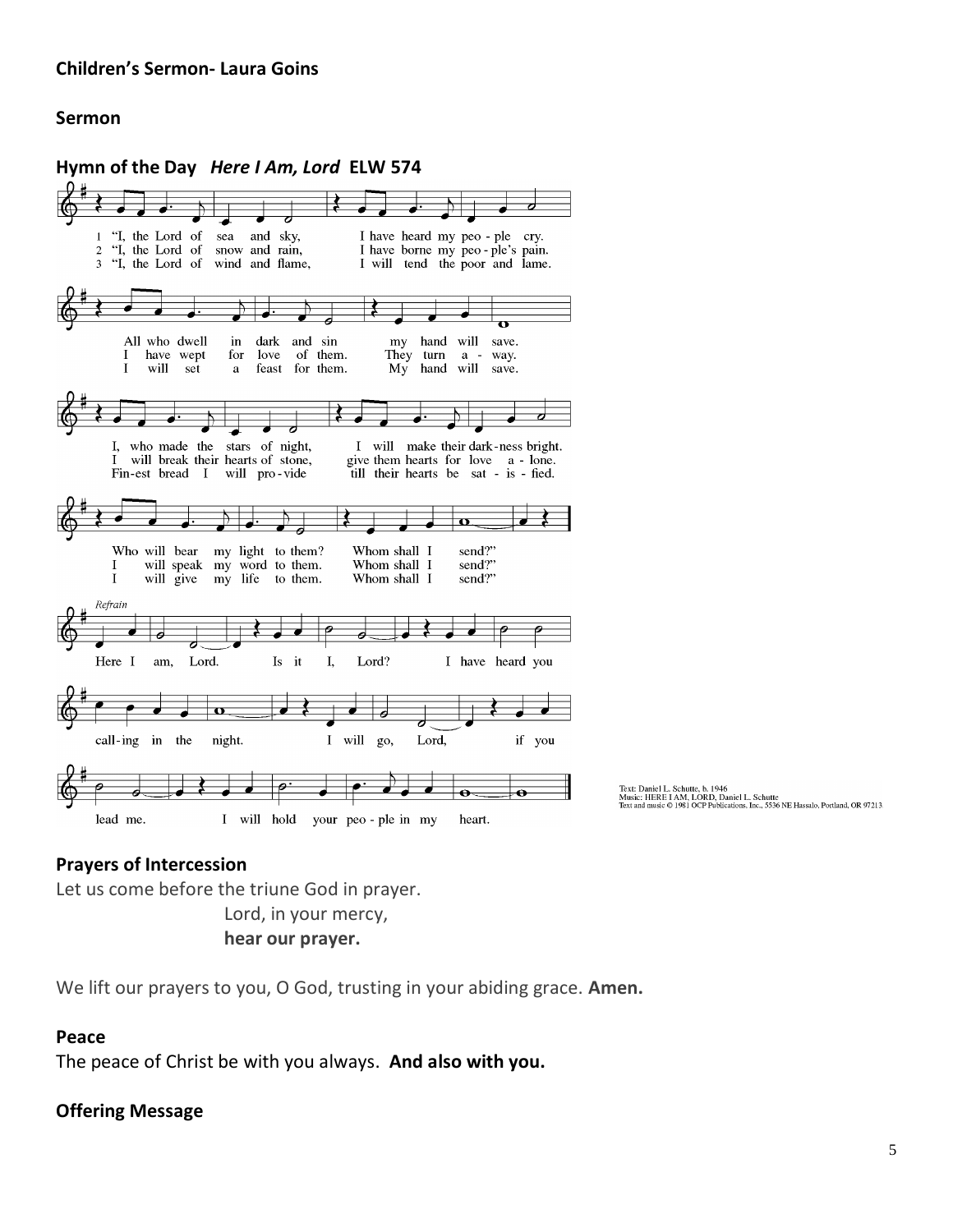**Children's Song** *Blessed Be the Name*

- **1 Blessed be the name, blessed be the name, blessed be the name, Jesus' name. Blessed be the name, blessed be the name, blessed be the name, Jesus' name. Believe! Alleluia, alleluia. Blessed be the name, Jesus' name. Believe! Alleluia, alleluia. Blessed be the name, Jesus' name.**
- **2 Let us go to Jesus, let us go to Jesus, let us go to Jesus in heav'n. Let us go to Jesus, let us go to Jesus, let us go to Jesus in heav'n. Believe! Alleluia, alleluia. Let us go to Jesus in heav'n. Believe! Alleluia, alleluia. Let us go to Jesus in heav'n.**

## **Offering Prayer**

Jesus, Bread of life, you have set this table with your very self, and called us to the feast of plenty. Gather what has been sown among us, and strengthen us in this meal. Make us to be what we receive here, your body for the life of the world. **Amen.**

## **Great Thanksgiving**

The Lord be with you. **And also with you.** Lift up your hearts. **We lift them to the Lord** Let us give thanks to the Lord our God. **It is right to give our thanks and praise…** 

## **Words of Institution**

## **Lord's Prayer**

**Our Father, who art in heaven, hallowed be thy name,**

**thy kingdom come, thy will be done, on earth as it is in heaven.**

**Give us this day our daily bread;**

**and forgive us our trespasses,**

**as we forgive those who trespass against us;**

**and lead us not into temptation, but deliver us from evil.**

**For thine is the kingdom, and the power,**

 **and the glory, forever and ever. Amen.**

The risen Christ invites us to this table. Come, eat and be satisfied. *You will commune at the Pastor's direction, first the bread, then the juice/wine.*